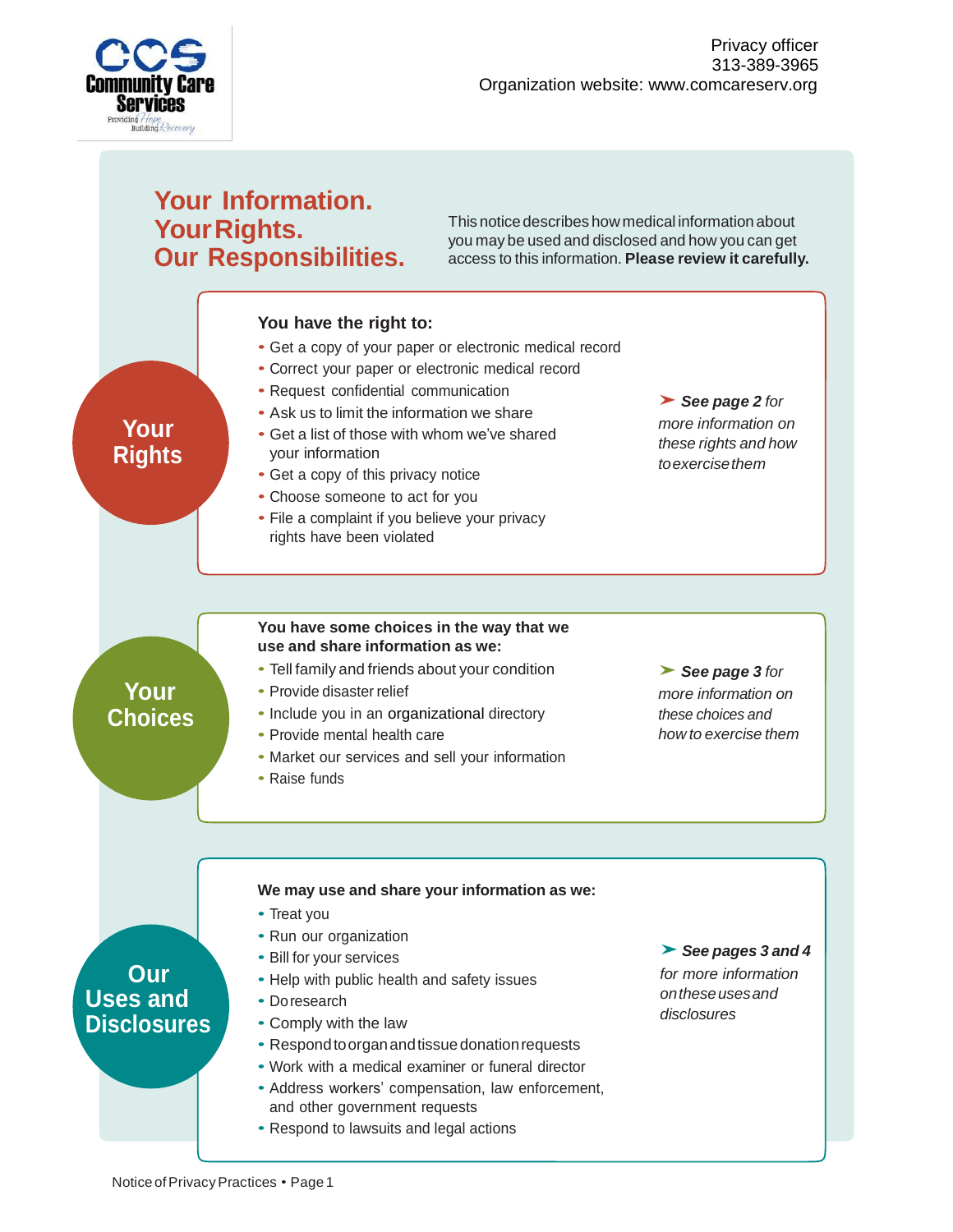| Your<br><b>Rights</b>                                        | When it comes to your health information, you have certain rights.<br>This section explains your rights and some of our responsibilities to help you.                                                                                                                                                                                                                                                                                                                                                 |
|--------------------------------------------------------------|-------------------------------------------------------------------------------------------------------------------------------------------------------------------------------------------------------------------------------------------------------------------------------------------------------------------------------------------------------------------------------------------------------------------------------------------------------------------------------------------------------|
| Get an electronic or<br>paper copy of your<br>medical record | • You can ask to see or get an electronic or paper copy of your medical record and<br>other health information we have about you. Ask us how to do this.<br>• We will provide a copy or a summary of your health information, usually within 30<br>days of your request. We may charge a reasonable, cost-based fee.                                                                                                                                                                                  |
| Ask us to correct<br>your medical record                     | • You can ask us to correct health information about you that you think is incorrect<br>or incomplete. Ask us how to do this.<br>• We may say "no" to your request, but we'll tell you why in writing within 60 days.                                                                                                                                                                                                                                                                                 |
| <b>Request confidential</b><br>communications                | • You can ask us to contact you in a specific way (for example, home or office phone)<br>or to send mail to a different address.<br>• We will say "yes" to all reasonable requests.                                                                                                                                                                                                                                                                                                                   |
| Ask us to limit what<br>we use or share                      | • You can ask us not to use or share certain health information for treatment,<br>payment, or our operations. We are not required to agree to your request, and we<br>may say "no" if it would affect your care.                                                                                                                                                                                                                                                                                      |
|                                                              | • If you pay for a service or health care item out-of-pocket in full, you can ask us not to<br>share that information for the purpose of payment or our operations with your health<br>insurer. We will say "yes" unless a law requires us to share that information.                                                                                                                                                                                                                                 |
| Get a list of those<br>with whom we've<br>shared information | • You can ask for a list (accounting) of the times we've shared your health information<br>for six years prior to the date you ask, who we shared it with, and why.<br>• We will include all the disclosures except for those about treatment, payment, and<br>health care operations, and certain other disclosures (such as any you asked us to<br>make). We'll provide one accounting a year for free but will charge a reasonable,<br>cost-based fee if you ask for another one within 12 months. |
| Get a copy of this<br>privacy notice                         | • You can ask for a paper copy of this notice at any time, even if you have agreed to<br>receive the notice electronically. We will provide you with a paper copy promptly.                                                                                                                                                                                                                                                                                                                           |
| <b>Choose someone</b><br>to act for you                      | • If you have given someone medical power of attorney or if someone is your legal<br>guardian, that person can exercise your rights and make choices about your health<br>information.<br>• We will make sure the person has this authority and can act for you before we take                                                                                                                                                                                                                        |
|                                                              | any action.                                                                                                                                                                                                                                                                                                                                                                                                                                                                                           |
| File a complaint if<br>you feel your rights<br>are violated  | • You can complain if you feel we have violated your rights by contacting us using the<br>information on page 1.<br>• You can file a complaint with the U.S. Department of Health and Human Services                                                                                                                                                                                                                                                                                                  |
|                                                              | Office for Civil Rights by sending a letter to 200 Independence Avenue, S.W.,<br>Washington, D.C. 20201, calling 1-877-696-6775, or visiting www.hhs.gov/ocr/<br>privacy/hipaa/complaints/.                                                                                                                                                                                                                                                                                                           |
|                                                              | • We will not retaliate against you for filing a complaint.                                                                                                                                                                                                                                                                                                                                                                                                                                           |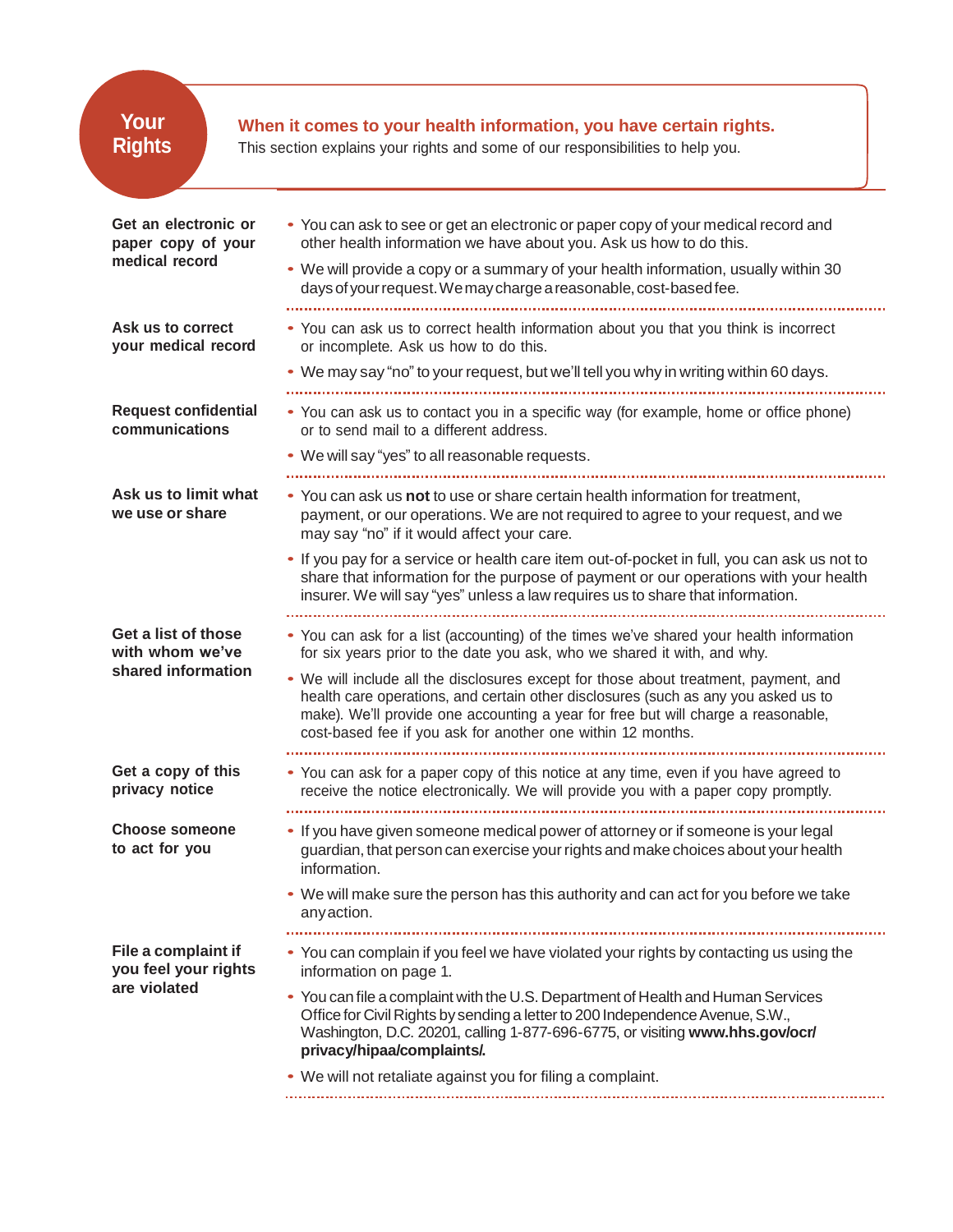| Your<br><b>Choices</b>                                                                         | your instructions. | For certain health information, you can tell us your choices about what<br>we share. If you have a clear preference for how we share your information in the<br>situations described below, talk to us. Tell us what you want us to do, and we will follow                                                                                                                                                                                                                                              |  |
|------------------------------------------------------------------------------------------------|--------------------|---------------------------------------------------------------------------------------------------------------------------------------------------------------------------------------------------------------------------------------------------------------------------------------------------------------------------------------------------------------------------------------------------------------------------------------------------------------------------------------------------------|--|
| In these cases, you have<br>both the right and choice<br>to tell us to:                        |                    | • Share information with your family, close friends, or others involved in your care<br>• Share information in a disaster relief situation<br>Include your information in an organizational directory<br>If you are not able to tell us your preference, for example if you are unconscious,<br>we may go ahead and share your information if we believe it is in your best interest.<br>We may also share your information when needed to lessen a serious and imminent<br>threat to health or safety. |  |
| In these cases we never<br>share your information<br>unless you give us<br>written permission: |                    | • Marketing purposes<br>• Sale of your information<br>• Most sharing of psychotherapy notes                                                                                                                                                                                                                                                                                                                                                                                                             |  |
| In the case of fundraising:                                                                    |                    | • We may contact you for fundraising efforts, but you can tell us not to<br>contact you again.                                                                                                                                                                                                                                                                                                                                                                                                          |  |

| Our<br><b>Uses and</b><br><b>Disclosures</b> | How do we typically use or share your health information?<br>We typically use or share your health information in the following ways. |                                                                                                                     |  |
|----------------------------------------------|---------------------------------------------------------------------------------------------------------------------------------------|---------------------------------------------------------------------------------------------------------------------|--|
| <b>Treat you</b>                             | • We can use your health information and<br>share it with other professionals who are<br>treating you.                                | <b>Example:</b> A doctor treating you for an<br>injury asks another doctor about your<br>overall health condition.  |  |
| <b>Run our</b><br>organization               | • We can use and share your health<br>information to run our practice, improve<br>your care, and contact you when necessary.          | <b>Example:</b> We use health information<br>about you to manage your treatment and<br>services.                    |  |
| <b>Bill for your</b><br>services             | • We can use and share your health<br>information to bill and get payment from<br>health plans or other entities.                     | <b>Example:</b> We give information about you<br>to your health insurance plan so it will pay<br>for your services. |  |

*continued on next page*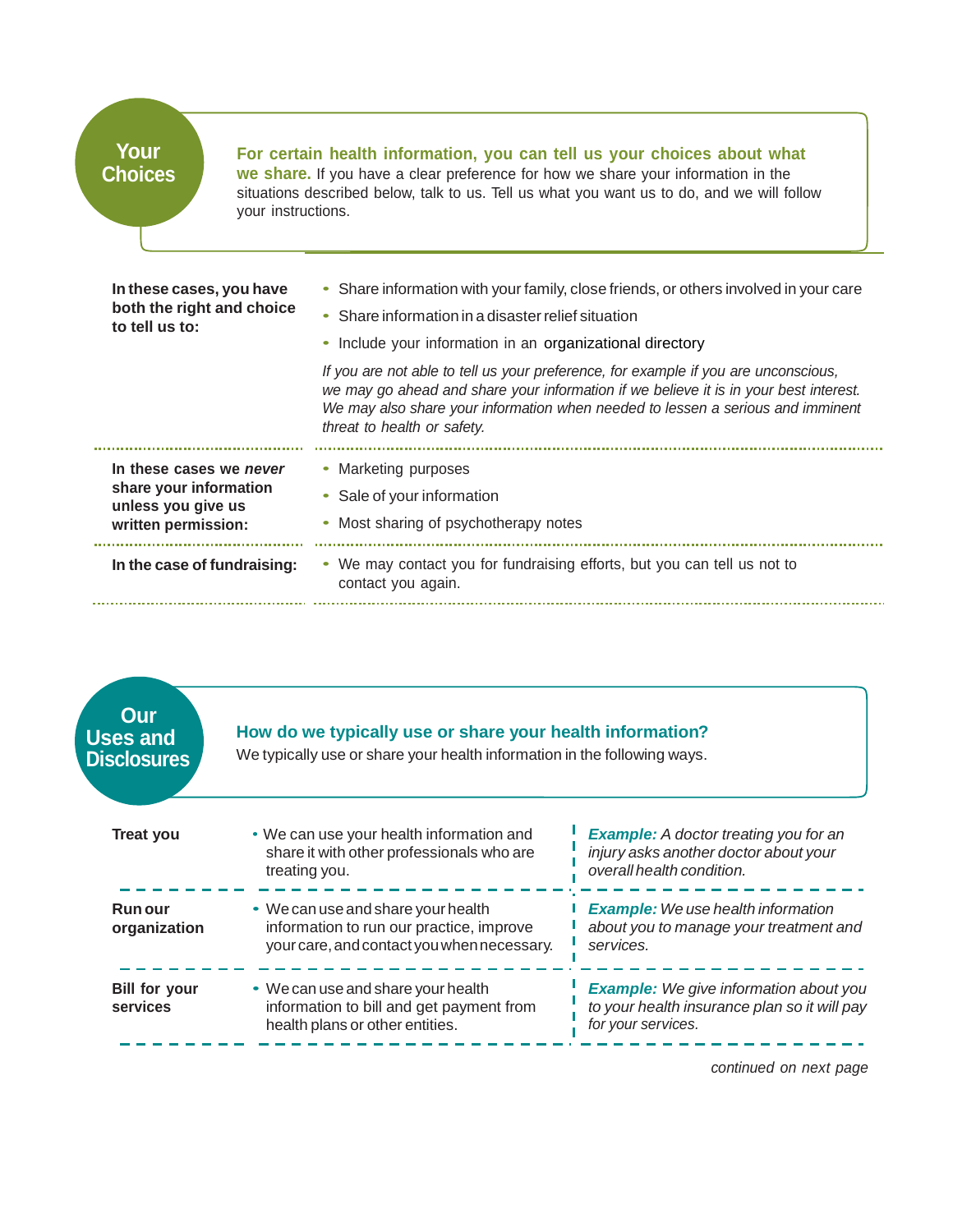**How else can we use or share your health information?** We are allowed or required to share your information in other ways – usually in ways that contribute to the public good, such as public health and research. We have to meet many conditions in the law before we can share your information for these purposes. For more information see: **[www.hhs.gov/ocr/privacy/hipaa/understanding/consumers/index.html](http://www.hhs.gov/ocr/privacy/hipaa/understanding/consumers/index.html).**

| . We can share health information about you for certain situations such as:<br>• Preventing disease<br>• Helping with product recalls<br>• Reporting adverse reactions to medications<br>• Reporting suspected abuse, neglect, or domestic violence<br>• Preventing or reducing a serious threat to anyone's health or safety                          |
|--------------------------------------------------------------------------------------------------------------------------------------------------------------------------------------------------------------------------------------------------------------------------------------------------------------------------------------------------------|
| . We can use or share your information for health research.                                                                                                                                                                                                                                                                                            |
| • We will share information about you if state or federal laws require it,<br>including with the Department of Health and Human Services if it wants to<br>see that we're complying with federal privacy law.                                                                                                                                          |
| • We can share health information about you with organ procurement<br>organizations.                                                                                                                                                                                                                                                                   |
| . We can share health information with a coroner, medical examiner, or funeral<br>director when an individual dies.                                                                                                                                                                                                                                    |
| • We can use or share health information about you:<br>• For workers' compensation claims<br>• For law enforcement purposes or with a law enforcement official<br>. With health oversight agencies for activities authorized by law<br>• For special government functions such as military, national security, and<br>presidential protective services |
| • We can share health information about you in response to a court or<br>administrative order, or in response to a subpoena.                                                                                                                                                                                                                           |
|                                                                                                                                                                                                                                                                                                                                                        |

*Our commitment to you - We are required by law to give you this notice. We are committed to protecting the privacy of your health information in every setting and this notice describes the information practices we follow. Over time we may revise this notice. This notice is also posted to our website at www.comcareserv.org to assure it is readily available to you. Copies of this notice can be obtained in our office. If there is an emergency, we may not be able to give you this notice until after you receive care.* 

*Your health information may include information created and received by Community Care Services, may be in the form of written or electronic records or spoken words and may include information about your health history, health status, symptoms, examinations, test results, diagnoses, treatment, procedures, prescriptions, related billing activity and similar types of health-related information.* 

We are also required to follow the Michigan Mental Health Code laws as well as Title 42 of the Code of *Federal Regulations for substance abuse treatment and other stated and federal regulations surrounding the confidentiality of records. We will never share substance abuse treatment records without your permission.*